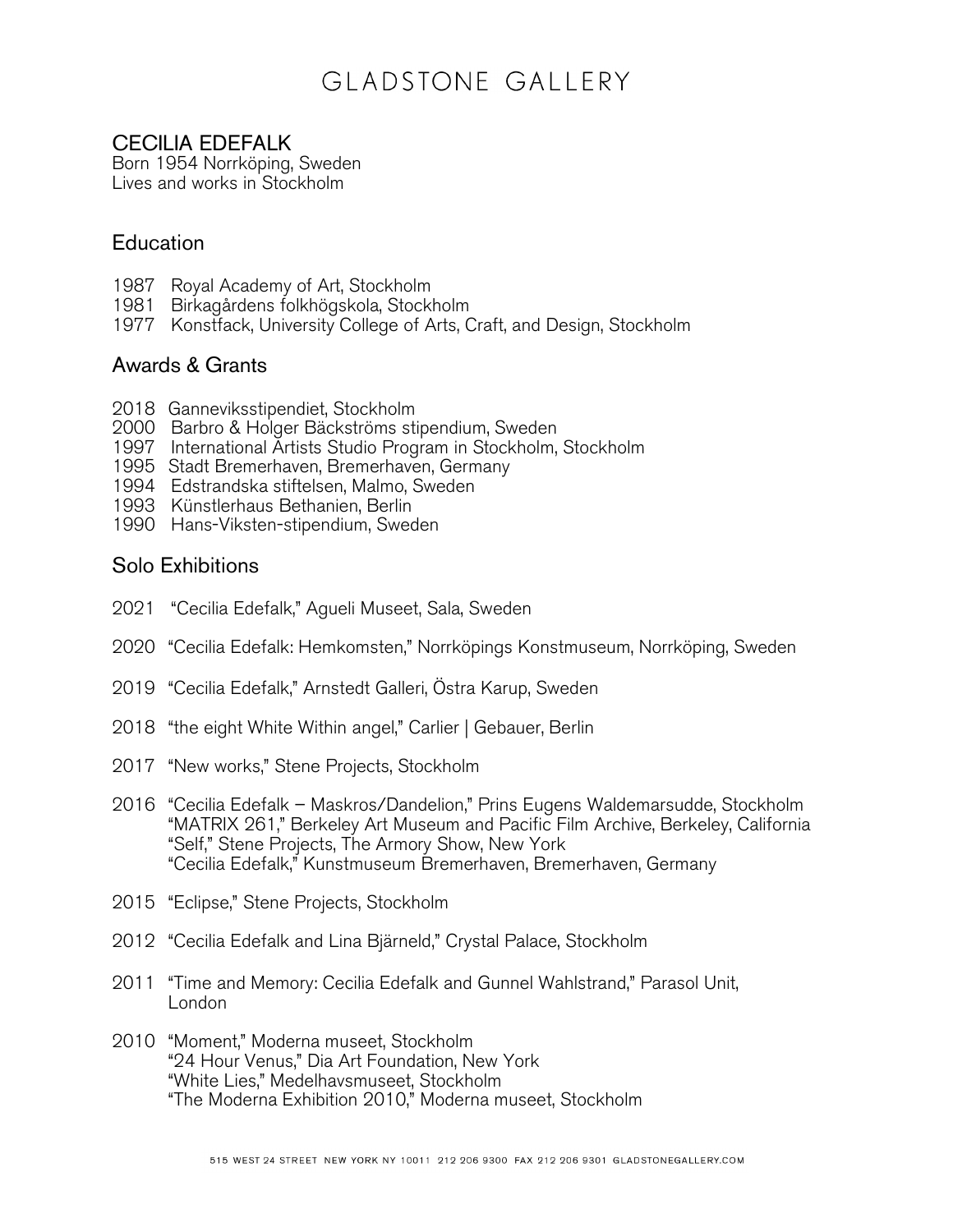"Weeping Birch," Gladstone Gallery, New York

- 2009 "Cecilia Edefalk & Hilma af Klint: Viewing Plants," Nordic Watercolor Museum, Skärhamn, Sweden "Double White Venus…Minne," Brandstrom Stockholm, Stockholm
- 2008 "Ceci," Cecilia Edefalk, Lunds konsthall, Lund, Sweden "Änglarna, St. Jacobs Kyrka," Nationalmuseum, Stockholm
- 2007 "Being within the Being," Ersta Konsthall, Stockholm
- 2006 "Cecilia Edefalk, Eine Ausstellung der Kunsthalle zu Kiel der Antikensammlung," Kunsthalle Kiel, Kiel, Germany "Sunset Baby," Kabinette für aktuelle Kunst, Bremerhaven, Germany "Baby," Art Unlimited, Basel, Switzerland "Focus: Cecilia Edefalk," The Art Institute of Chicago, Chicago
- 2005 "Messenger/Budbärare," Lunds Domkyrka, Lund, Sweden "Nya verk," Norrköping Konstmuseum, Norrköping, Sweden "Sketch for a Painting," Museum of Modern Art, Stockholm "Ich Bin Tot," Brändström & Stene, Stockholm
- 2004 "Sketch for a Painting," Brändström & Stene, Stockholm
- 2000 "To view the painting from within Untitled," Malmö Art Museum, Malmö, Sweden
- 1999 "Cecilia Edefalk," Museum of Modern Art, Stockholm "The Be-girl/Bi-flickan," International Artists Studio Program in Stockholm, Stockholm
- 1998 "Cecilia Edefalk," Kunsthalle Bern, Bern "At the Moment Unititled," Johnen and Schöttle, Cologne
- 1997 "Perspektive," Kabinett für aktuelle Kunst, Bremerhaven, Germany
- 1996 "In the Painting the Painting," Johnen and Schöttle, Cologne
- 1994 "Echo," Kunstlerhaus Bethanien, Berlin
- 1990 "En annan rorelse," Galleri Sten Eriksson, Stockholm
- 1988 "Cecilia Edefalk," Galleri Wallner, Malmö, Sweden

#### Group Exhibitions

- 2022 "Blanc des Blancs," Villa Schöningen, Berlin, Germany "Standing," Carlier Gerbauer, Berlin, Germany
- 2021 "HEAT / ENERGY," Kummelholmen, Stockholm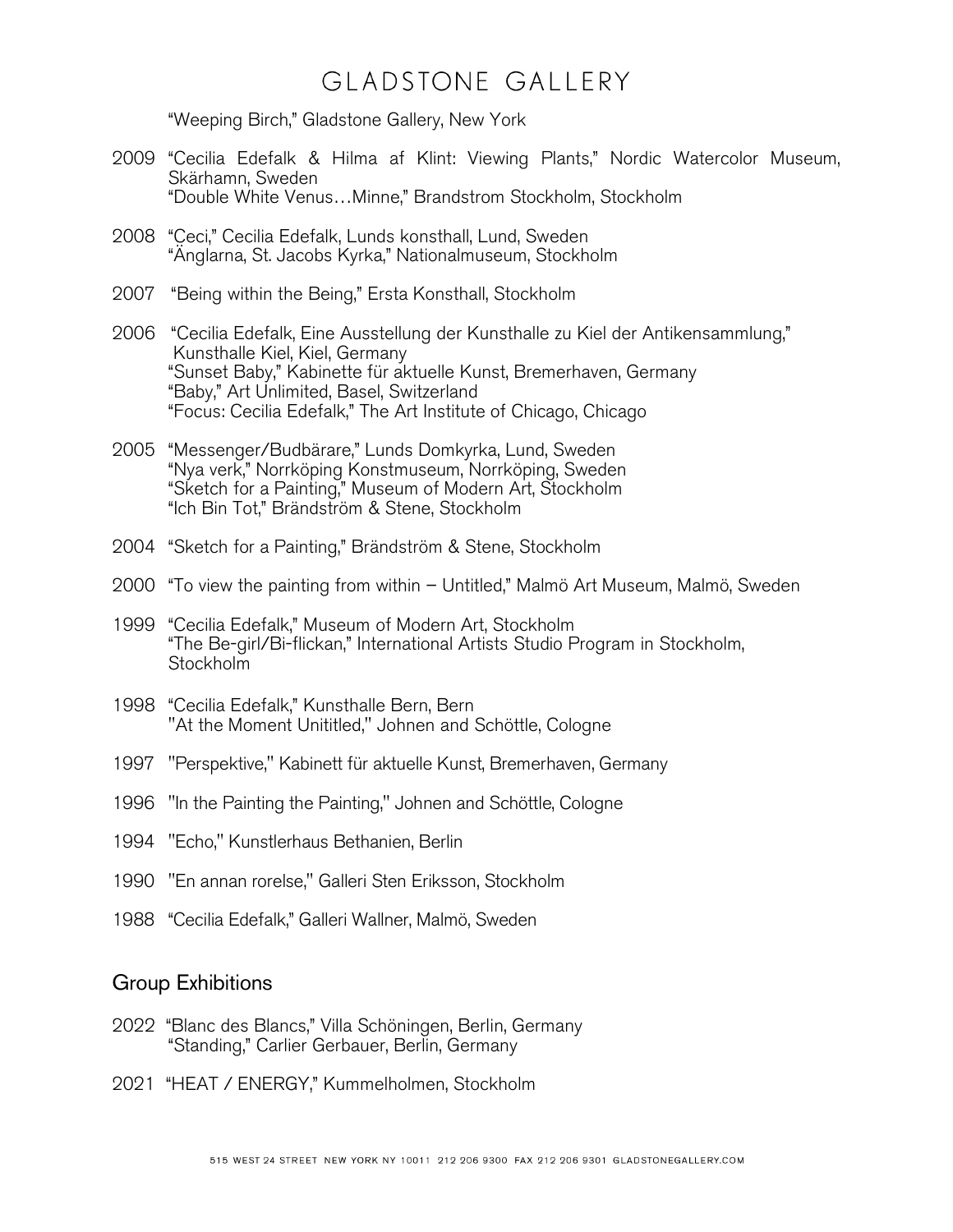- 2020 "Signature Women: 100 Years on the Swedish Art Scene," Artipelag, Gustavsberg, **Sweden** "Biennale Gherdëina 7: - a breath? a name? – the ways of worldmaking," Ortisei, Italy
- 2019 "Sensing Nature from Within," Moderna Museet, Malmö, Sweden "Mask: In Present Day Art," Aargauer Kunsthaus, Aarau, Switzerland
- 2016 "56th BELGRADE OCTOBER SALON, The Pleasure of Love," Belgrade, Serbia "The Garden Party," Thielska Galleriet, Stockholm "Natural Morte: Contemporary Artists Reinvigorate the Still Life," Konsthallen Bohuslän Museum, Uddevalla, Sweden
- 2015 "C/O Stockholm," Stene Projects, Stockholm
- 2014 "New Dimensions," Galleri Andersson/Sandstrom, Umea, Sweden "Baroque," Kulturehuset Stadsteatern, Stockholm "Between Realities: Photography in Sweden 1970-2000," Gothenburg Museum of Art and Hasselblad Center, Gothenburg "All My Love and Solidarity," Gåxsjö church, Jämtland, Sweden "Karlek och solidaritet," Stene Projects, Stockholm "Grand Opening," Stene Projects Simrishamn, Sweden
- 2013 "Art of Memory," Bonnierskonsthall, Stockholm "KölnSkulptur #7," Skulpturen Park, Cologne, Germany "Believers," Varbergs Konsthall, Varberg, Sweden "Der Zweite Blick," Städtische Galerie Nordhorn, Nordhorn, Germany
- 2012 "The Carnegie Art Award," Sophienholm, Lyngby, Denmark [traveled to: Amos Anders Art Museum, Helsinki; The Royal Academy of Fine Arts, Stockholm; The Stenersen Museum, Oslo] "The Castle in the Air, Séance of Imagination," Centre of Culture ZAMEK, Poznan, Poland "Pudelns kärna," Galleri Magnus Carlsson, Hällvi Kännung, Sweden "Take me somewhere nice," Stene Projects, Stockholm, Sweden
- 2011 "Time and Memory: Cecilia Edefalk and Gunnel Wåhlstrand," Parasol Unit, London "Painting Between the Lines" CCA Wattis Institute for Contemporary Arts, San Francisco [traveled to: Williams College Museum of Art, Williamstown, MA (2013)] "Among Flesh," Alison Jacques Gallery, London "North by New York: New Nordic Art," Scandinavia House, The Nordic Center in America, New York
- 2010 "The Moderna Exhibition 2010," Moderna museet, Stockholm
- 2009 "Eight Contemporary Commentaries," Nationalmuseum, Stockholm "Marta Flies Again! 90 years with Marta Maas-Fjetterstrom," Liljevalchs, Stockholm "Think About Death," MAP, Stockholm, Sweden "Strike a Pose," Stephen Friedman Gallery, London
- 2008 "Painting Between the Lines," CCA Wattis Institute for Contemporary Arts, San Francisco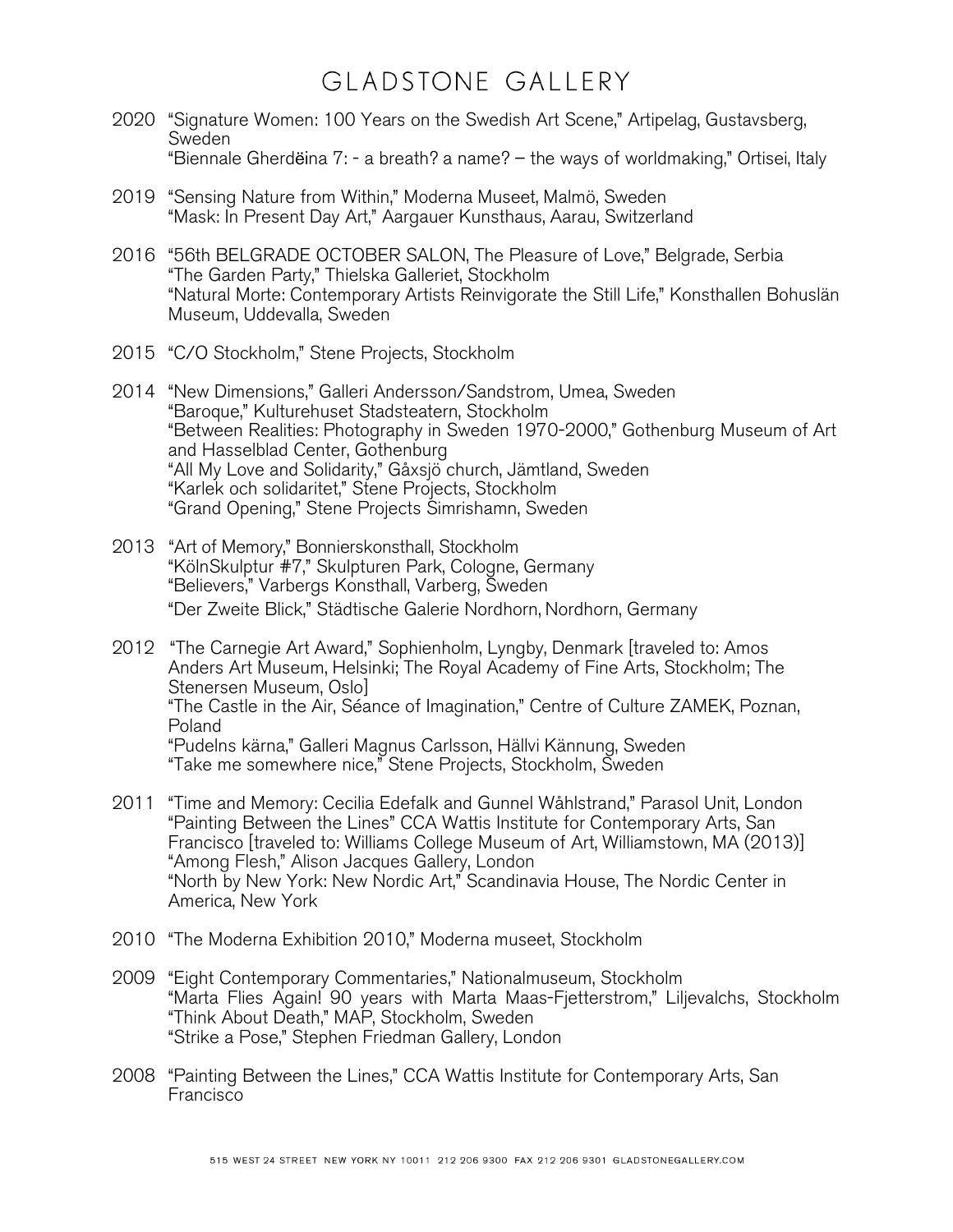"Among Flesh," Alison Jacques Gallery, London "North by New York: New Nordic Art," Scandinavia House, The Nordic Center in America, New York "The Deluded Eye–Five Centuries of Deception," Nationalmuseum, Stockholm "NOLEFTOVERS," Kunsthalle Bern, Bern "We are Stardust. We are Golden. Women at Johnen + Schottle since 1984," Johnen+Schottle, Cologne, Germany "Svenska sjalvportratt fran Zorn till samtid," Mjellby, Sweden "Toys R Us," Brandstrom & Stene, Stockholm "BarBari," Forum Nutidsplats for kultur, Stockholm "L'Homme Merveilleux," Chateau de Malbrouck, Manderen, France

2007 "True Romance," Kunsthalle Wien, Vienna [traveled to: Museum Villa Stuck, Munich; Kunsthalle zu Kiel, Kiel, Germany] "Portrait of a Sculpture," Ursula Blickle Foundation, Kraichtal, Unterowisheim, Germany "Early Retirement," Mai 36 Galerie, Zurich, Switzerland "Som du ser mig–portratt fran samlingen," Malmo Konstmuseum, Malmo, Sweden "Again: Serial Practices in Contemporary Art," Wordsworth Athenum of Art, Hartford, **Conneticut** 

2006 "The Roter Sand Lighthouse and a Stroke of Luck," Museum fur Moderne Kunst, Frankfurt, Germany "Rummets vridning, fyra moten I Tessinska palatset," Stockholm "Bonniers Konsthall's Inaugural Show," Bonniers Konsthall, Stockholm "Modernautstallningen," Moderna Museet, Stockholm "Painting Between the Lines," CCA Wattis Institute for Contemporary Arts, San Francisco "Among Flesh," Alison Jacques Gallery, London "North by New York: New Nordic Art," Scandinavia House, the Nordic Center in America, New York

- 2005 "A Moment in Time," Temple Bar Gallery & Studios, Dublin "What's New Pussycat?," Museum für Moderne Kunst, Frankfurt, Germany "Ny Svensk Fotografi," Hasselblad Center, Gothenburg, Sweden
- 2004 "Kabusa Invited 2004," Kabusa Konsthall, Ystad, Sweden "Swedish and Mongolian Contemporary Art," Zanabazar Museum of Fine Arts, Ulaan Baatar, Mongolia "Montain's Eye," Unduur Ulaan, Mongolia "Die Sammlung Hanck," Stiftung Museum Kunst Palast, Dusseldorf, Germany
- 2003 "Falskt eller Akta," National Museum of Art, Stockholm, "Plingeling," Magasin 3 Stockholm konsthall, Stockholm "De bortbjudna–Malmo Art Museum is visiting Rooseum," Rooseum Center for Contemporary Art, Malmo, Sweden
- 2002 "Documenta 11- Platform 4," Kassel, Germany "Gossip, 14 kvinnliga konstnarer," Malmokonstmuseum/Malmo Art Museum, Malmo, **Sweden**
- 2001 "2001 Biennal in Painting," Väsby Konstall, Väsby, Sweden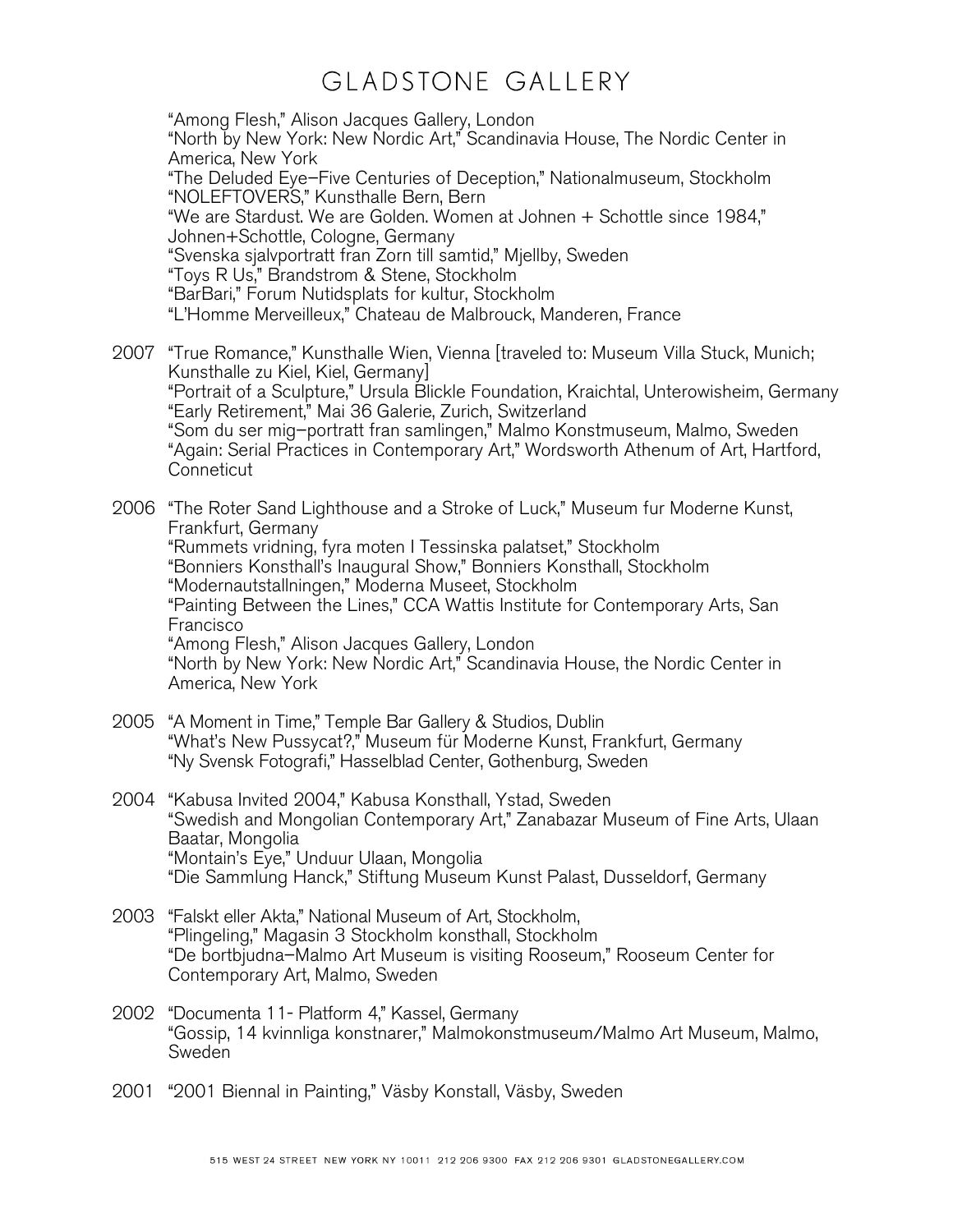- 2000 "Szenenwechsel XVIII," Museum für Moderne Kunst, Frankfurt, Germany "Face-á-Face," Kunstpanorame, Lucerne, Switzerland "Enduring Love," Klemens Gosser and Tanja Grunert, New York
- 1999 "Mirror's Edge," Bild Museet, Umeå, Sweden [traveled to: Vancouver Art Gallery, Vancouver; Castello di Rivoli, Turin, Italy; Tramway, Glasgow; Charlottenborg, Denmark]
- 1998 "Nuit Blanche," Musée d 'art moderne de la Ville de Paris, Paris "Moving Images Without Tears," Galerie Vera Munro, Hamburg, Germany "Stuff It," Ynglingagatan, Stockholm "Szenenwechsel XII," Museum für Moderne Kunst, Frankfurt, Germany
- 1997 "Deposition: Swedish Art in Venice," Cinema Arsenal, Venice, Italy "Display," Charlottenborg Exhibition Hall, Copenhagen "Szenenwechsel XI," Museum für Moderne Kunst, Frankfurt, Germany "Replik," Galleri 54, Gothenburg, Sweden
- 1996 "Pittura," Castello di Rivara, Turin, Italy "Views from Abroad – European Perspectives on American Art," Whitney Museum of American Art, New York "Se hur det känns," Rooseum, Malmö, Sweden
- 1995 "Das Abenteuer der Malerei," Kunstverein für die Rheinlande und Westfalen, Düsseldorf, Germany [traveled to: Württembergischer Kunstverein, Stuttgart, Germany] "Szenenwechsel VIII," Museum für Moderne Kunst, Frankfurt, Germany
- 1994 "Revir," Kulturhuset, Stockholm "XXII Bienal de Sao Paulo," Sao Paulo, Brazil
- 1993 "Spelets regler," Tunnelgatan 1-2, Stockholm "Den andra given," Rooseum, Malmö, Sweden "Prospect 93," Frankfurter Kunstverein und Schirn, Frankfurt, Germany "Se människan," Lilijevalchs Konsthall, Stockholm
- 1992 "Om konst och mass (-media)," Norrkoping konstmuseum, Sweden "Cecilia Edefalk / Jan Hafstrom," Irish Museum of Modern Art, Dublin "Time Reveals the Turth - El tiempo revela la verdad," Expo '92, Seville, Spain
- 1991 "Konst-Fotografi," Hasselblad Center, Gothenburg, Sweden "Sjatte sinnet," Arbetets Museum, Norrkoping, Sweden "Vagval – 6 konstnärr I 90-talet," Riksutstallningar, Sweden "Europa Kunstlandschaft," Kunstverein München, Munich, Germany "Stillstand Switches," Shedhalle, Zurich, Switzerland
- 1990 "Nordiska Konstnarinnor," Stockholm Art Fair, Stockholm "Lika med," Moderna Museet, Stockholm
- 1989 "Konstant 90," Leningrad State University, Saint Petersburg, Russia "Aurora 3," Ateneum Art Museum, Helsinki; Nordic House, Reykjavik